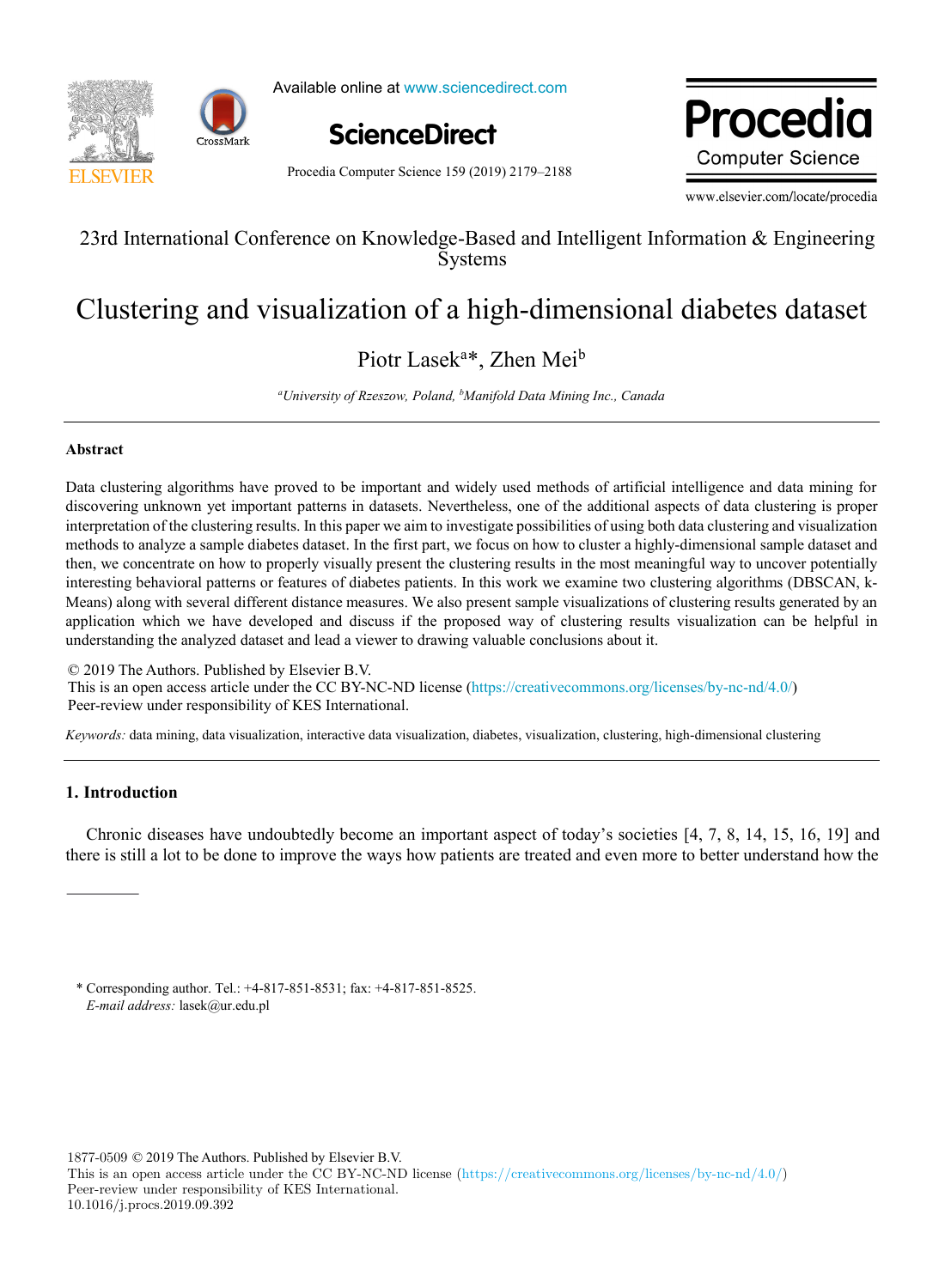diseases spread and what the most important decisive factors in those diseases are. For example, in Canada, there are eleven million people with one or more chronic conditions (heart diseases, diabetes, asthma, arthritis, cancer, depression, etc). Those patients are not only responsible for the great majority of the total health care cost but also require more physician visits, hospital admissions, total hospital days, prescriptions, and home care visits than an average patient.

Obviously, a number of methods for analyzing and discovering unknown yet interesting patterns in medical datasets is known and new ones are continuously proposed [20, 21]. Nevertheless, complexity and larger sizes of datasets require developing more interactive and easy-to-understand ways of presenting the results of algorithms to analysts. Interactive exploration and visualization become a must in the today's world and the statement that one picture is worth a thousand words is nowadays even more up to date. Interactive data visualization is an important bridge connecting data with people. It can not only dramatically (if done correctly) improve the possibilities of understanding data, it can actually turn data into knowledge. It has been even suggested recently [1] that scientists might be better off analyzing images than of actual data.

Data visualization has a long history behind [22] and can be applied to any step of data analysis. Nevertheless, for the purpose of this work we will focus on applying visualization techniques for meaningful presentation of the results of clustering high-dimensional datasets. The main goal of this work is to determine if by means of clustering and proper visualization it is possible to discover behavioral patterns or features of diabetes patients. So, we aim at finding ways of presenting the results of clustering so it can let viewers to easily understand the clustering results and draw valuable conclusions about the dataset.

Organization of the paper is as follows. In Section 2 we remind two of the most popular clustering algorithms: a density-based clustering algorithm DBSCAN [3] and a well-known k-Means [9]. In Section 3 we describe several clustering and visualization experiments which led us to implementation of an application for visualization of highdimensional (with over 1200 attributes) dataset. We summarize the results, conclude the paper and discuss further steps in the final section.

## **2. Data clustering and visualization**

#### *2.1. Data clustering*

Clustering data into meaningful groups has always been an important task of both artificial intelligence and data mining. Clustering is considered as an unsupervised classification of data where the results of the task depend on the algorithm used. A number of different clustering algorithms have been offered in the literature over time. Some of them are capable of discovering proper clustering of data only when the number of clusters is known in advance. Other algorithms can discover clusters of particular shapes only. There are also algorithms that are able to identify noise data. In this subsection we remind two commonly used algorithms, namely: DBSCAN and k-Means.

*DBSCAN*. The main feature of this algorithm is that each point of a cluster must contain at least a certain number of points (*MinPts*) within its *ε*-neighborhood (*Eps*). In other words, the density in the *ε*-neighborhood of a point belonging to a cluster must be greater or equal to a predefined threshold. The clustering process in DBSCAN is based on the following concepts of relations between points: *directly density-reachability* and *density-reachability* (please refer to [3] for the definitions and detailed descriptions of those concepts). DBSCAN discerns three types of points: *core points*, *border points* and *noise points*. A cluster in the context of the DBSCAN algorithm is a region of high density. Regions of low density constitute *noise*. A point in space is considered a member of a cluster if there is a sufficient number of points within a given distance from it. Firstly, the algorithm generates a label for the first cluster to be found. Next, the points from the dataset are processed. The initial value of the *ClusterId* attribute of the first point read is equal to UNCLASSIFIED. While the algorithm analyzes point after point, it may occur that the *ClusterId* attributes of some points may change before these points are actually analyzed. Such a case may occur when a point is *density-reachable* from a *core point* examined earlier. Such density-reachable points will be assigned to the cluster of a *core point* and will not be analyzed later. If a currently analyzed point has not been classified yet (the value of its *ClusterId* attribute is equal to UNCLASSIFIED), then the *ExpandCluster* function is called for this point. If the point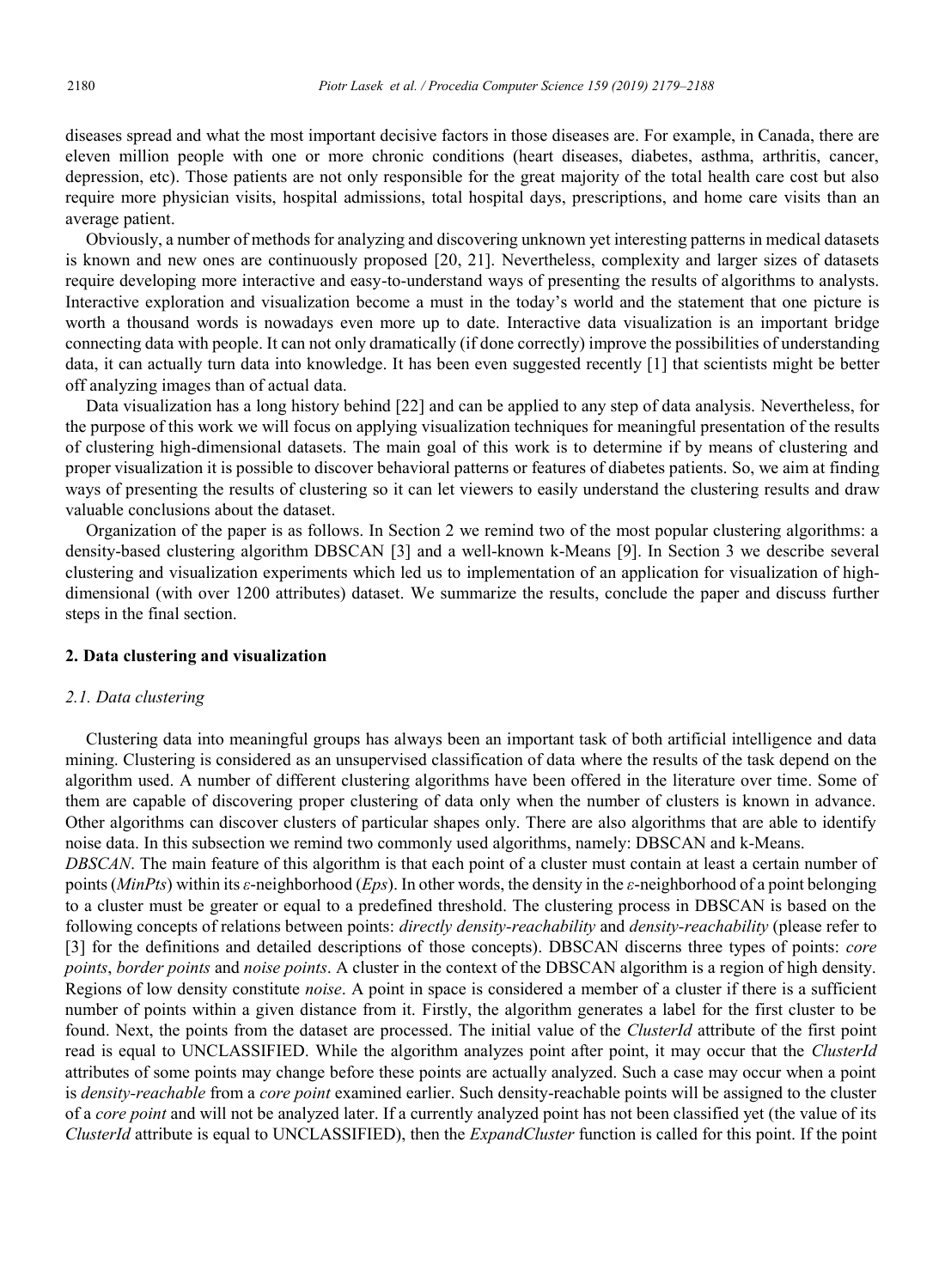is a *core point*, then all points within its *ε*-neighborhood are assigned by the *ExpandCluster* function to the cluster with a label equal to the current cluster's label. Next, a new cluster label is generated. Otherwise, if the point is not a *core point*, the attribute *ClusterId* of point p is set to NOISE, which means that the point will be tentatively treated as *noise*. After analyzing all points in the dataset, each point's attribute *ClusterId* will store a respective cluster's label or its value will be equal to NOISE.

*K-Means*. The k-Means algorithm is the simplest and most know representative of a group of minimum-variance or partition algorithms for which the goal of the algorithm is to minimize the sum of squared error criterion function [11] and the number of clusters is known. Partitioning clustering algorithms produce single data partitions instead of creating a structure such as *dendrogram* created by hierarchical clustering algorithms. A major problem related to the fact that a user must pre-set a number of clusters to determine with partitioning algorithms is actually a proper selection an appropriate number of output clusters [5]. In k-Means algorithm, each cluster is represented by the gravity center of the cluster, so called *centroid*. Analogously, in a similar partitioning algorithm, k-Medoids [6], each cluster is represented by its center point belonging to a dataset called *medoid*. Another example of the partitioning clustering algorithms is an improved version of k-Medoids - CLARANS [2].

To process a dataset, the k-Means algorithm starts with a first group of *k* randomly selected *centroids*. Those *centroids* are used as initial center points for every cluster. Then, the algorithm, iteratively performs calculations in order to optimize the locations of centroids. The calculations are stopped when either the centroids locations have stabilized  (this means that their coordinates do not change between iterations anymore; in other words, the clustering has been successful) or the pre-defined number of iterations has been achieved.

#### *2.2. Data visualization*

Interactive data visualization, as the Gartner's report confirms [13] is an important need of today's data exploration and discovery tools. The process of data visualization is often described in the literature by the Schneiderman's famous mantra: *Overview first, zoom and filter, details on demand* [26]. This means that the analyst is primarily concerned with obtaining a general visual description of the analyzed data set. In the next step, he looks for specific and interesting details. While in the case of small data sets, visualization of them is practically not a problem, then in the case of large datasets or data with a large number of dimensions you can no longer assume that you only need to display the original set of data on the screen - the number of objects can be just so large that it will exceed the number of available pixels by orders of magnitude [10]. In other words, the data has become too large to be able to see it directly. However, data visualization clearly becomes a final yet a critical step in extracting knowledge from data which is confirmed by recent calls to action [24].

Nevertheless, some of the data visualization challenges have already been and still are being addressed [22]. For example, if we are focusing on how to efficiently visualize data we can use techniques of data reduction such as summarizing (e.g. employing data clustering), condensing (using so-called binned aggregation) or bounding (visualization by the number of pixels used to display it, e.g. *nanocubes*). Similarly, we can try to reduce data to be visualized before it is even sent to a visualization client. Here, filtering, aggregation and sampling come in useful.

#### *2.3. Data presentation challenges*

In this work we are employing three of the above-mentioned methods of dealing with large amounts of data objects to visualize, namely: clustering (for summarization of data points), aggregation (for generating descriptions of data clusters) and visual condensing (for generating more meaningful visualizations).

*Clustering*. For clustering we employ the k-Means and DBSCAN algorithms to label points with cluster ids. We do also examine several different distance measures (Euclidean, Manhattan, Tanimoto). Discovered clusters are then aggregated and condensed to generate a meaningful visual representation of a dataset.

*Aggregation*. We aggregate points assigned to clusters by calculating attribute-value descriptors representing how often specific values of attributes occur in a cluster. This is later drawn in a visual form of bars where values are represented by lines of length corresponding to how frequently they occur in a cluster.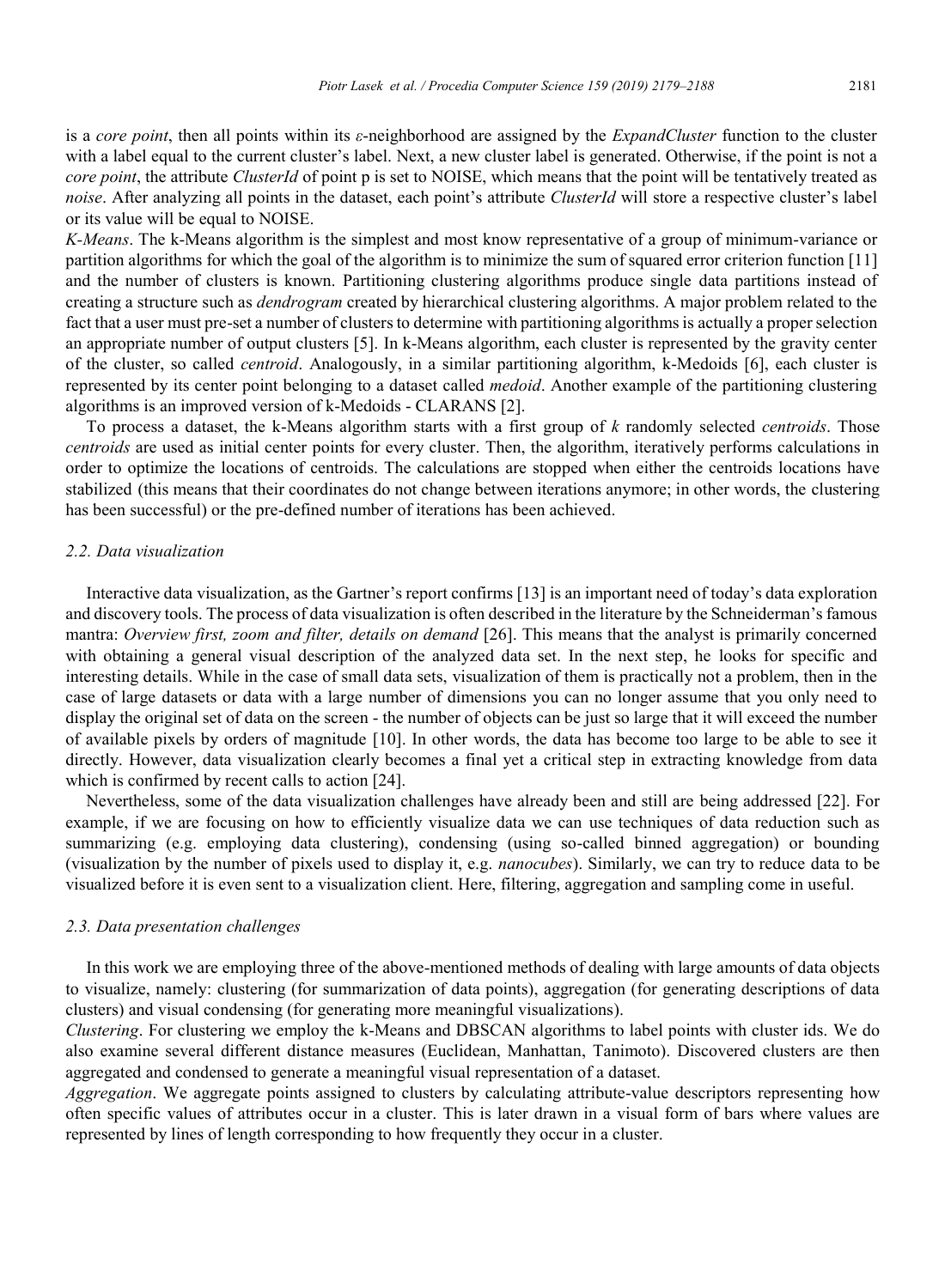| id                                                                                                      | geogprv                                                                                                                                                                                                                                                                                                         | geodpmf                                                                                                                                                                                                                                                                                            | geodbcha                                                                                                                                             | adm_prx                                                                                                                                                                                                                                                                        | adm_nO9                                                                                                                                                                           |
|---------------------------------------------------------------------------------------------------------|-----------------------------------------------------------------------------------------------------------------------------------------------------------------------------------------------------------------------------------------------------------------------------------------------------------------|----------------------------------------------------------------------------------------------------------------------------------------------------------------------------------------------------------------------------------------------------------------------------------------------------|------------------------------------------------------------------------------------------------------------------------------------------------------|--------------------------------------------------------------------------------------------------------------------------------------------------------------------------------------------------------------------------------------------------------------------------------|-----------------------------------------------------------------------------------------------------------------------------------------------------------------------------------|
| 1<br>2<br>3<br>$\frac{4}{5}$<br>6<br>8<br>9<br>10<br>11<br>12<br>13<br>14<br>15<br>16<br>17<br>18<br>19 | BRITISH COLUMBIA<br><b>OUEBEC</b><br>BRITISH COLUMBIA<br>MANITOBA<br>NEW BRUNSWICK   ZONES 6 AND 7<br>ONTARIO<br>YUKON/NWT/NUNA,   YUKON/NORTHWEST<br>ALBERTA<br>PEI<br>ONTARIO<br><b>ALBERTA</b><br><b>QUEBEC</b><br>ONTARIO<br>SASKATCHEWAN<br>ONTARIO<br>ONTARIO<br>SASKATCHEWAN<br>ONTARIO<br><b>OUEBEC</b> | NORTH SHORE/C. G  <br>RÉG. MAURICIE<br>NORTH SHORE/C. G<br>WINNIPEG RHA<br>I CITY OF OTTAWA H<br>CALGARY ZONE<br>PEI<br>SIMCOE MUSK. H<br>SOUTH ZONE<br>RÉG. ABITIBI<br>SIMCOE MUSK. H<br><b>SASKATOON</b><br>BRANT COUNT<br>SIMCOE MUSK. H<br>SUNRISE/KELSEY<br>RENFREW COUNTY H<br>RÉG. MAURICIE | VANCOUVER<br>$\mid N/A$<br>VANCOUVER<br>N/A<br>N/A<br>N/A<br>N/A<br>N/A<br>N/A<br>N/A<br>N/A<br>N/A<br>N/A<br>N/A<br>N/A<br>N/A<br>N/A<br>N/A<br>N/A | NO.<br><b>NO</b><br>N <sub>O</sub><br><b>NO</b><br><b>NO</b><br><b>YES</b><br>NO<br>N <sub>O</sub><br>N <sub>O</sub><br>N <sub>O</sub><br>N <sub>O</sub><br>N <sub>O</sub><br>N <sub>O</sub><br>NO.<br><b>YES</b><br>NO.<br>N <sub>O</sub><br>N <sub>O</sub><br>N <sub>O</sub> | N/A<br>IN PERSON<br>N/A<br>IN PERSON<br>IN PERSON<br>N/A<br>ON TELEPHONE<br>IN PERSON<br>N/A<br>IN PERSON<br>N/A<br>N/A<br>N/A<br>N/A<br>N/A<br>N/A<br>N/A<br>N/A<br>ON TELEPHONE |
| $\frac{20}{1}$                                                                                          | BRITISH COLUMBIA                                                                                                                                                                                                                                                                                                | NORTHERN INTER.                                                                                                                                                                                                                                                                                    | <b>NORTHEN</b>                                                                                                                                       | NO                                                                                                                                                                                                                                                                             | IN PERSON                                                                                                                                                                         |

Fig. 1. A sample extract from the original dataset used for the experiments.

*Condensing*. We plot the results of clustering and aggregation using a special form of a bar-chart where bars represent frequency of values of attributes. This approach allows us to efficiently represent a large number of attributes showing at the same time aggregated distribution of values of a given attribute within a cluster. Additionally, we can plot several clusters in the same figure so that one can easily visually compare the clusters. Such a way of visualization makes possible to quickly determine substantial or outlying attributes defining a cluster. Based on this an analyst can draw conclusions and gain knowledge about the dataset's objects.

## **3. Experiments**

In this section we start with a description of the dataset we have used for our experiments. Then, we describe three groups of experiments that we have conducted. First, we tried to find a way of showing the results of clustering of a dataset with over 1200 dimensions. Then, by means of clustering, we tried to confirm a hypothesis concerned with a manual way of segmenting the dataset. Finally, we present a method employing DBSCAN (with the Tanimoto distance measure) and our visualization system for presenting and analyzing high-dimensional results of clustering.

## *3.1. The dataset*

The original dataset we use contains 65,000 of records from a 2010 Canadian Community Health survey† . The dataset includes information on various aspects of people's life such as lifestyle factors and socio-demographics, attitudes, stress level, satisfaction, exercise, diet and smoking (Figure 1). The attributes were of different types: e.g. numerical, nominal, intervals. In some cases, we focused on analyzing a subset of the original dataset containing about 17 000 object representing different patients with diabetes and heart disease. In this case each patient was described using about  $30 - 200$  attributes, both numerical, nominal or ordinal. The main goal of the analysis was to try to find groups of diabetes patients and determine what the main factors and attributes characterizing them were.

#### *3.2. Mapping all attributes to numerical values*

In our initial experiment we tried to overcome the issue concerned with different types of attributes. We prepared a procedure for mapping all types of attributes to numerical values from the interval [0, 10]. For example, Boolean values like 'Yes' and 'No' were mapped to integer values such as 10 and 0 respectively. For nominal values, such as

<sup>†</sup> http://www23.statcan.gc.ca/imdb/p2SV.pl?Function=getSurvey&Id=81424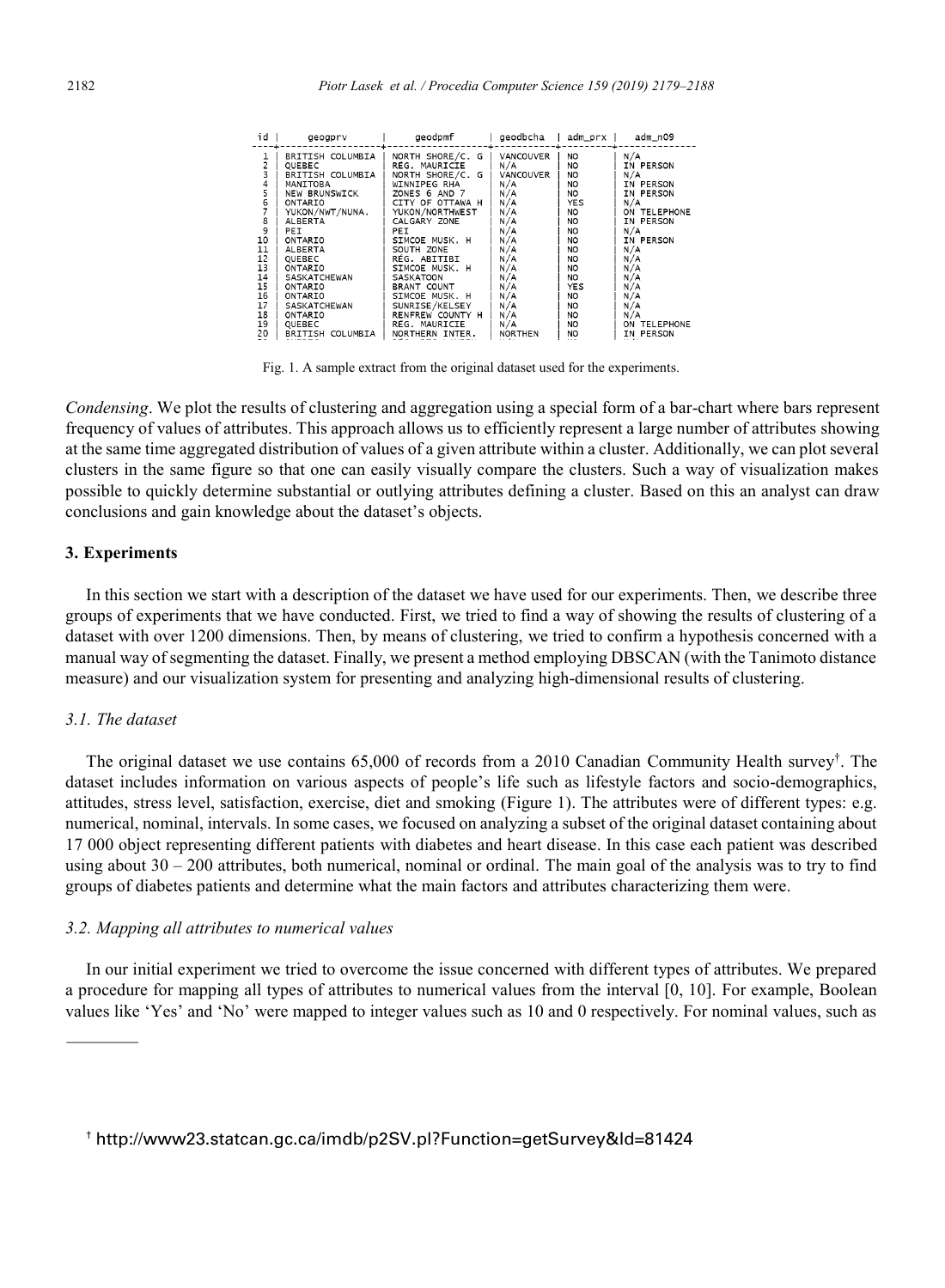for example 'In person', 'On telephone', 'N/A' we to assigned integer values which would be as adequate as possible. In this case, the mapped values were 10, 5 and 0. Further, for intervals we assigned values also based on our preliminary analysis, e.g. to an age interval '0 – 10 years old' we assigned 0, to '11 – 20 years old' we assigned 1, to ' $21 - 30$  years old' we assigned 2, etc.

| Attribute  |           |                                            |
|------------|-----------|--------------------------------------------|
| group      | Attribute | Description                                |
|            |           | Needs help - preparing                     |
| <b>ADL</b> | ADL 01    | meals                                      |
|            |           | Needs help - getting to                    |
| <b>ADL</b> | ADL 02    | appointments                               |
|            |           | Needs help -<br>doing                      |
| ADL        | ADL 03    | housework                                  |
| <b>ADL</b> | ADL 04    | Needs help - personal care                 |
|            |           | Needs help - moving about                  |
| ADL        | ADL 05    | inside house                               |
|            |           | Needs help - looking after                 |
| ADL        | ADL 06    | finances                                   |
| ADL        | ADLF6R    | Help needed for tasks - (F)                |
|            |           | Interview by telephone/in                  |
| <b>ADM</b> | ADM N09   | person                                     |
| <b>ADM</b> |           | Respondent alone during                    |
|            | ADM N10   | interview                                  |
| ADM        | ADM N11   | Answers aff./presence of<br>another person |
|            |           | Health<br>Component                        |
| ADM        | ADM PRX   | completed by proxy                         |
|            |           |                                            |
| <b>ADM</b> | ADM RNO   | Sequential record number                   |

Fig. 2. Two sample groups of attributes. First (ADL) is a group of attributes representing different types of help needed (preparing means, getting to appointments, doing housework, personal care, etc.), the latter is a group corresponding to a way how the survey was filled in (by a respondent himself or with a help of other people or systems).





When the attributes are of different types and when they are numerous, it is difficult to properly choose a distance measure for the clustering algorithm. However, mapping all types of attributes into numerical ones, allowed us to use the Tanimoto measure – a measure which finds numerous applications e.g. in bio- and chemical-informatics, but also in web and text mining. The Tanimoto similarity measure proved to be very efficient for calculating distances between high-dimensional representations of objects [25]. The measure for two vectors  $u$  and  $v$  can be calculated using the following formula:

$$
T(u,v) = \frac{u \cdot v}{u \cdot u + v \cdot v - u \cdot v}.
$$

For the preliminary experiments we used the DBSCAN algorithm. We run it several times so that we could adjust values of *MinPts* and *Eps* parameters. The number of clusters changed from 8 to 13. Then, we wanted to visualize the results of clustering. However, visual analysis of more than 1200 attributes simply plotted in a form of graphical bars would not result in providing an analyst with a visualization easy to understand and interpret. Thus, we rather focused on how to simplify (condense) the visual representation of the clustering results and it turned out, that in the analyzed dataset attributes can actually be grouped into segments of similar attributes (We show two sample groups of similar attributes In Figure 2). This observation allowed us to condense data to be visualized even more and allowed us to reduce the number of graphical objects representing a single class at least by one order of magnitude. We have managed to group attributes belonging to similar categories and calculate average values of attributes within attributes groups. This led to the reduction of dimensions to be shown to c.a. 100 dimensions.

The visualized results of three sample clustering experiments can be found in Figure 3. The DBSCAN parameters we used differed from 0.3 to 0.5 (*Eps*) and from 15 to 25 (*MinPts*). As one can see, there are groups of attributes (represented by single colored bars) in each of the clusters which clearly stand out (compared to the same attribute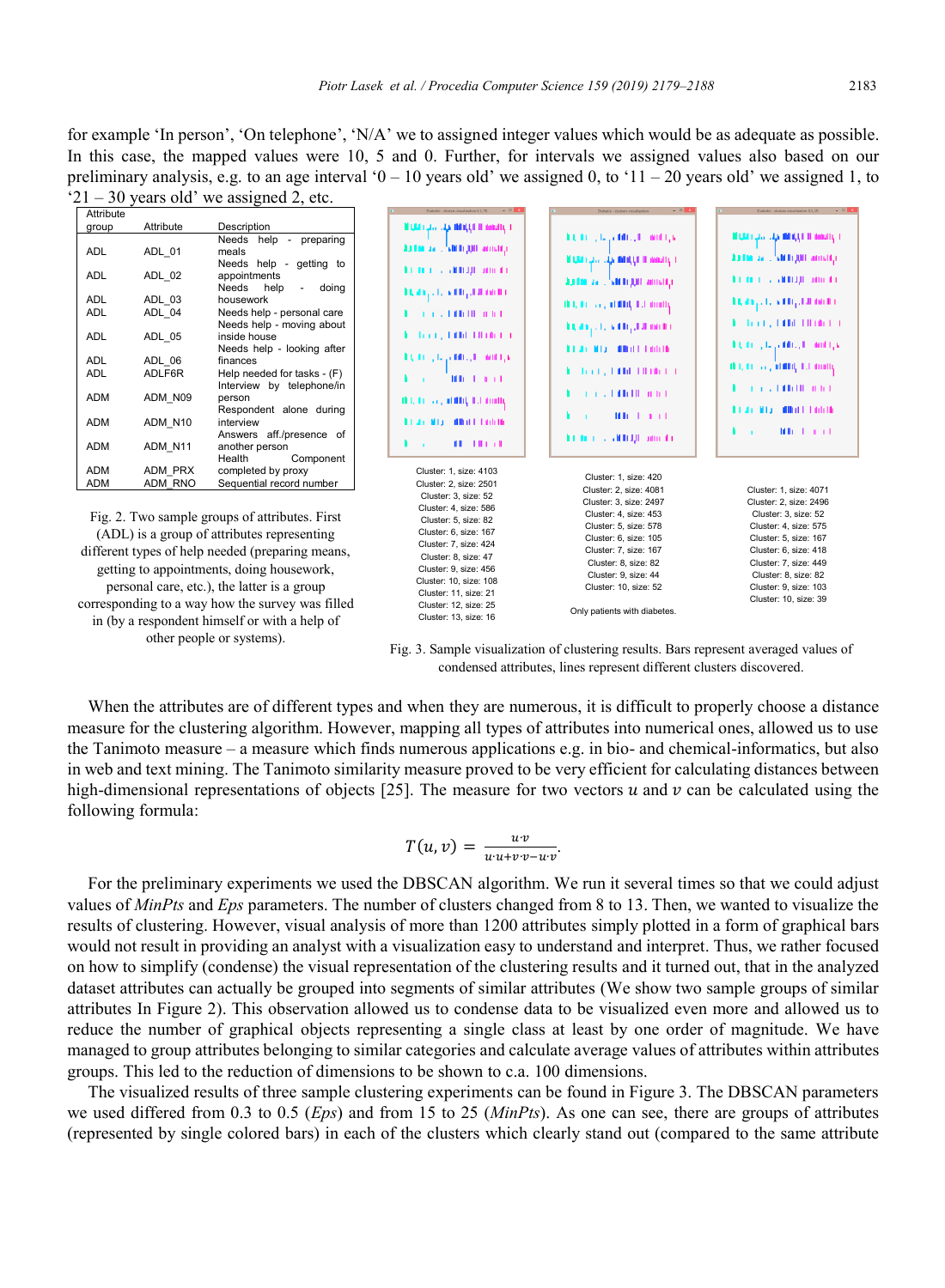groups from different clusters). Moreover, one can easily point which features make the cluster distinct from the other clusters by visually comparing graphical patterns of groups of similar attributes (bars). For the number of discovered clusters which is relatively small (not much greater than 10) this is an easy task and can lead the viewer to understand which features or attributes constitute particular clusters.

Table 1. The mapping of two chosen attributes (self-perceived health and self-perceived health – compared to 1 year ago) to a new attribute – a segment of a patient (Anxious, Depressed, Gloomy, Happy, Optimistic, Rejuvenated, Satisfied).

| GEN 01 - Self-perceived health<br>VERY GOOD<br>GOOD<br><b>FXCELLENT</b><br><b>FAIR</b>                                                                                                    | count<br>46780<br>37581<br>23126<br>12844                     |               |                                                 |
|-------------------------------------------------------------------------------------------------------------------------------------------------------------------------------------------|---------------------------------------------------------------|---------------|-------------------------------------------------|
| <b>POOR</b><br><b>DON'T KNOW</b><br><b>REFUSAL</b>                                                                                                                                        | 4359<br>217<br>22                                             | mapped into 8 | Anxious<br>Depressed<br>Gloomy                  |
| GEN 02 - Self-perceived hlth - compared 1 yr ago<br>ABOUT THE SAME<br>SOMEWHAT BETTER<br>SOMEWHAT WORSE<br><b>MUCH BETTER</b><br><b>MUCH WORSE</b><br><b>DON'T KNOW</b><br><b>REFUSAL</b> | count<br>84759<br>15193<br>12772<br>9639<br>2317<br>233<br>16 | segments      | Happy<br>Optimistic<br>Rejuvenated<br>Satisfied |

Table 2. The comparison of clusters generated by DBSCAN and k-Means to test if the manual segmentation (by means of the additional attribute - the patient's segment defined in Table 1) reconciles with the results of clustering. In the tables below, each cluster has been split into rows corresponding to numbers of objects in each of the manually created segments.

|                         | <b>DBSCAN</b><br><b>DBSCAN</b> |                |                         |                                     | K-Means<br>K-Means |                |                                     |       |                |                                |       |
|-------------------------|--------------------------------|----------------|-------------------------|-------------------------------------|--------------------|----------------|-------------------------------------|-------|----------------|--------------------------------|-------|
| 34 attributes           |                                |                |                         | 7 attributes (with highest weights) |                    |                | 7 attributes (with highest weights) |       |                | 7 attributes (highest weights) |       |
|                         | Tanimoto measure               |                |                         | Tanimoto measure                    |                    |                | Manhattan dist, measure             |       |                | Euclidean dist, measure        |       |
| 4 clusters              |                                |                | 2 clusters              |                                     |                    | $k = 7$        |                                     |       | $k = 7$        |                                |       |
| cid                     | segment                        | count          | cid                     | segment                             | count              | cid            | segment                             | count | cid            | segment                        | count |
| 1                       | Satisfied                      | 127            | 1                       | Satisfied                           | 5167               | $\Omega$       | Satisfied                           | 2166  | 0              | Satisfied                      | 458   |
| 1                       | Depressed                      | 106            | 1                       | Gloomv                              | 1827               | 0              | Gloomv                              | 642   | 0              | Gloomv                         | 233   |
| 1                       | Gloomy                         | 74             | 1                       | Happy                               | 1409               | $\mathbf 0$    | Happy                               | 526   | $\mathbf 0$    | Happy                          | 140   |
| $\mathbf{1}$            | Happy                          | 43             | 1                       | Optimistic                          | 1356               | $\mathbf 0$    | Optimistic                          | 417   | 0              | Reiuvenated                    | 77    |
| 1                       | Optimistic                     | 10             | 1                       | Depressed                           | 1230               | $\mathbf 0$    | Rejuvenated                         | 413   | 0              | Depressed                      | 74    |
| 1                       | Anxious                        | 6              | 1                       | Rejuvenated                         | 1097               | $\mathbf 0$    | Depressed                           | 402   | 0              | Anxious                        | 67    |
| 1                       | Rejuvenated                    | $\overline{2}$ | 1                       | Anxious                             | 932                | $\Omega$       | Anxious                             | 393   | $\Omega$       | Optimistic                     | 50    |
| $\overline{2}$          | Satisfied                      | 2892           | $\overline{2}$          | Satisfied                           | 1399               | $\mathbf{1}$   | Depressed                           | 520   | $\mathbf{1}$   | Satisfied                      | 1990  |
| $\overline{\mathbf{c}}$ | Optimistic                     | 886            | $\overline{\mathbf{c}}$ | Optimistic                          | 693                | $\mathbf{1}$   | Satisfied                           | 512   | $\mathbf{1}$   | Gloomy                         | 556   |
| $\overline{\mathbf{c}}$ | Gloomy                         | 868            | $\overline{2}$          | Happy                               | 587                | $\mathbf{1}$   | Gloomy                              | 408   | $\mathbf{1}$   | Happy                          | 458   |
| $\overline{2}$          | Happy                          | 788            | $\overline{2}$          | Gloomv                              | 529                | $\mathbf{1}$   | Reiuvenated                         | 162   | $\mathbf{1}$   | Depressed                      | 377   |
| $\overline{\mathbf{c}}$ | Anxious                        | 631            | $\overline{\mathbf{c}}$ | Depressed                           | 260                | $\mathbf{1}$   | Happy                               | 134   | $\mathbf{1}$   | Optimistic                     | 375   |
| $\overline{\mathbf{c}}$ | Rejuvenated                    | 616            | $\overline{\mathbf{c}}$ | Anxious                             | 235                | $\mathbf{1}$   | Anxious                             | 54    | $\mathbf{1}$   | Rejuvenated                    | 361   |
| $\overline{2}$          | Depressed                      | 335            | $\overline{2}$          | Reiuvenated                         | 88                 | $\mathbf{1}$   | Optimistic                          | 26    | $\mathbf{1}$   | Anxious                        | 342   |
| 3                       | Satisfied                      | 1619           | noise                   | Depressed                           | 6                  | $\overline{2}$ | Optimistic                          | 826   | $\overline{2}$ | Depressed                      | 496   |
| 3                       | Gloomy                         | 550            | noise                   | Rejuvenated                         | 6                  | $\overline{2}$ | Satisfied                           | 643   | $\overline{2}$ | Satisfied                      | 459   |
| 3                       | Optimistic                     | 538            | noise                   | Happy                               | 5                  | $\overline{2}$ | Anxious                             | 414   | $\overline{2}$ | Gloomv                         | 366   |
| 3                       | Happy                          | 519            | noise                   | Satisfied                           | 5                  | $\overline{2}$ | Rejuvenated                         | 326   | $\overline{c}$ | Rejuvenated                    | 182   |
| 3                       | Anxious                        | 322            | noise                   | Optimistic                          | $\overline{2}$     | $\overline{2}$ | Happy                               | 260   | $\overline{2}$ | Happy                          | 123   |
| 3                       | Rejuvenated                    | 237            | noise                   | Gloomy                              | $\overline{2}$     | $\overline{2}$ | Gloomy                              | 109   | $\overline{2}$ | Anxious                        | 42    |
| 3                       | Depressed                      | 113            | noise                   | Anxious                             | 1                  | $\overline{2}$ | Depressed                           | 9     | $\overline{2}$ | Optimistic                     | 17    |
| $\overline{4}$          | Satisfied                      | 404            |                         |                                     |                    | $\overline{3}$ | Satisfied                           | 474   | 3              | Satisfied                      | 1402  |
| $\overline{4}$          | Optimistic                     | 300            |                         |                                     |                    | 3              | Gloomy                              | 273   | 3              | Optimistic                     | 694   |
| 4                       | Happy                          | 157            |                         |                                     |                    | 3              | Happy                               | 157   | 3              | Happy                          | 588   |
| 4                       | Gloomy                         | 98             |                         |                                     |                    | 3              | Depressed                           | 152   | 3              | Gloomy                         | 531   |
| $\overline{4}$          | Anxious                        | 73             |                         |                                     |                    | 3              | Rejuvenated                         | 83    | 3              | Depressed                      | 261   |
| 4                       | Rejuvenated                    | 30             |                         |                                     |                    | 3              | Optimistic                          | 66    | 3              | Anxious                        | 235   |
| $\overline{4}$          | Depressed                      | 14             |                         |                                     |                    | 3              | Anxious                             | 55    | 3              | Rejuvenated                    | 91    |
| noise                   | Satisfied                      | 1529           |                         |                                     |                    | $\overline{4}$ | Satisfied                           | 1209  | $\overline{4}$ | Satisfied                      | 1557  |
| noise                   | Depressed                      | 928            |                         |                                     |                    | $\overline{4}$ | Gloomy                              | 294   | 4              | Happy                          | 405   |
| noise                   | Gloomy                         | 768            |                         |                                     |                    | $\overline{4}$ | Happy                               | 283   | $\overline{4}$ | Gloomy                         | 339   |
| noise                   | Happy                          | 494            |                         |                                     |                    | $\overline{4}$ | Depressed                           | 121   | $\overline{4}$ | Depressed                      | 114   |
| noise                   | Optimistic                     | 317            |                         |                                     |                    | $\overline{a}$ | Rejuvenated                         | 64    | $\overline{4}$ | Rejuvenated                    | 66    |
| noise                   | Rejuvenated                    | 306            |                         |                                     |                    | $\overline{4}$ | Optimistic                          | 19    | $\overline{4}$ | Optimistic                     | 21    |
| noise                   | Anxious                        | 136            |                         |                                     |                    | $\overline{4}$ | Anxious                             | 12    | 4              | Anxious                        | 11    |
|                         |                                |                |                         |                                     |                    | 5              | Satisfied                           | 223   | 5              | Optimistic                     | 832   |
|                         |                                |                |                         |                                     |                    | 5              | Gloomy                              | 148   | 5              | Anxious                        | 411   |
|                         |                                |                |                         |                                     |                    | 5              | Depressed                           | 114   | 5              | Rejuvenated                    | 321   |
|                         |                                |                |                         |                                     |                    | 5              | Happy                               | 65    | 5              | Satisfied                      | 232   |

5 Rejuvenated 62 62 5 Happy 127<br>5 Anxious 18 5 Gloomy 46 5 Anxious 18 5 Gloomy 46 Optimistic 8 5 Depressed 9<br>Satisfied 1344 6 Satisfied 473 6 Satisfied 1344 6 Satisfied 473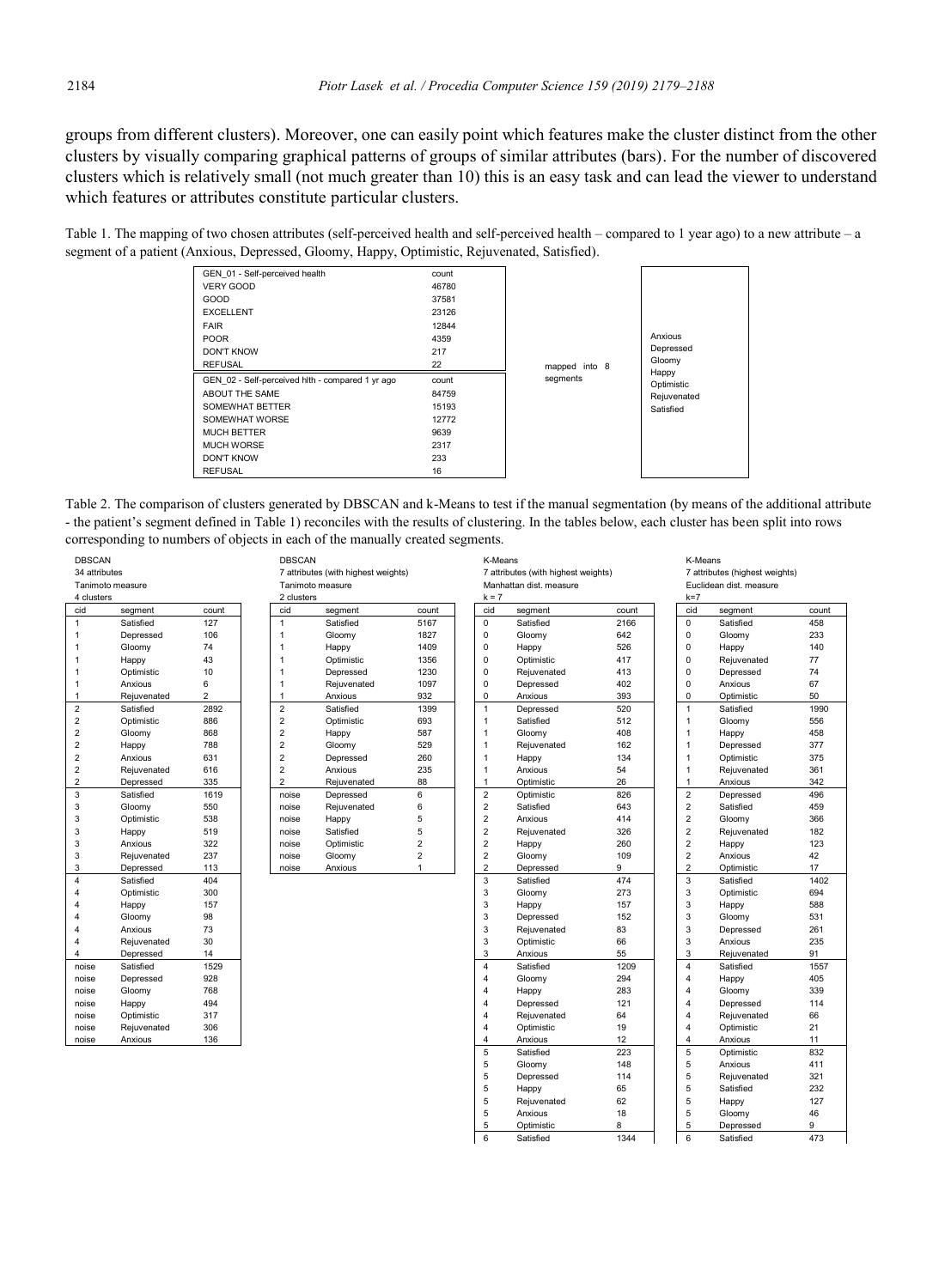| 6 | Optimistic  | 689 | 6 | Gloomy      | 287 |
|---|-------------|-----|---|-------------|-----|
| 6 | Happy       | 576 | 6 | Depressed   | 165 |
| 6 | Gloomy      | 484 | 6 | Happy       | 160 |
| 6 | Anxious     | 222 | 6 | Rejuvenated | 93  |
| 6 | Depressed   | 178 | 6 | Optimistic  | 62  |
|   | Reiuvenated | 81  | 6 | Anxious     | 60  |

#### *3.3. Finding correlation between segments and clusters*

The goal of this experiment was to check whether the manual segmentation based on a new attribute (the patient's segment) (Table 1) reconciles with the assignment of patients to clusters generated by the clustering algorithms. The intuition behind introducing this attribute was that the patients are able to describe by themselves the state of their health quite well (especially when comparing to how they felt a year ago).

In this case we have performed the experiments using only 34 chosen attributes (selected by statistical importance of those attributes). The algorithms we used were DBSCAN with the Tanimoto measure and k-Means with Euclidean distance measures. Regardless of initial intuition, the results we obtained did not confirm that such a correlation exists. In each of the discovered groups we could see representatives of all of the segments which means that the segments were not in line with any of the clustering results we have obtained. We came to the same conclusions clustering the data set using only 7 selected attributes and the same algorithms with similar settings. The results has been presented in Table 2.

#### *3.4. High-dimensional visualization*

In this series of experiments, we have decided not to preprocess the dataset but to use all dimensions available. Additionally, we did not try to map the values of nominal and interval attributes into numerical ones. Instead we have employed a special distance measure which can be used to calculate distances between objects described with attributes of different types. However, we have limited our experiments to the patients with diabetes and heart diseases as those two often occur together. Below we describe the details of the experiments starting from the distance measure we used, parameters of the clustering algorithm. Then we describe the system we have implemented and discuss its possibilities for data visualization of high dimensional datasets.

*Distance measure*. The distance measure  $(dist\_hd(u, v))$  we used to handle multiple types of attributes can be express with the following formula  $dist\_hd(u, v) = \sum_{i=1}^{m} dist(u_i, v_i)$ , where  $u, v$  are multidimensional vectors. The dist( $u_i, v_i$ ) function is defined as follows:

$$
dist(u_i, v_i) = \begin{cases} 0 & \text{if } u_i \text{ and } v_i \text{ are nominal and } u_i = v_i \\ 1 & \text{if } u_i \text{ and } v_i \text{ are nominal and } u_i \neq v_i, \\ |norm(u_i) - norm(v_i)| & \text{if } u_i \text{ and } v_i \text{ are continuous} \end{cases}
$$

where  $m$  is the number of attributes.

*Clustering with DBSCAN*. We used DBSCAN to cluster dataset. This time we have performed a number of experiments with different values of *MinPts* and *Eps* parameters of DBSCAN (using similar values to those used in the experiments described earlier). However, in this case, we used more attributes, starting from 37 selected ones (based on their statistical significance) up to all 1207 attributes. Also, we did not try to reduce the number of attributes to make clustering results visualizations easier to understand. Instead, we have implemented a visualization client capable of presenting all attributes at the same time.

*The visualization client*. The application we have developed is capable of presenting all the attributes using for clustering in one single visualization. It may seem, and we have actually pointed this out earlier, that a visualization of a large number of attributes can be difficult to analyze but we have tried to visualize them so that the viewer would actually able to visually analyze them easily (Figure 4). First, every cluster is represented by a set of bars (attributes). Each bar represents a single attribute which is then divided into sub-bars, where each sub-bar corresponds to a single value of an attribute (the length of the sub-bar is calculated based on how often the particular value occurs within objects assigned to the cluster). Additionally, when a user moves the cursor over a particular bar (attribute) or a sub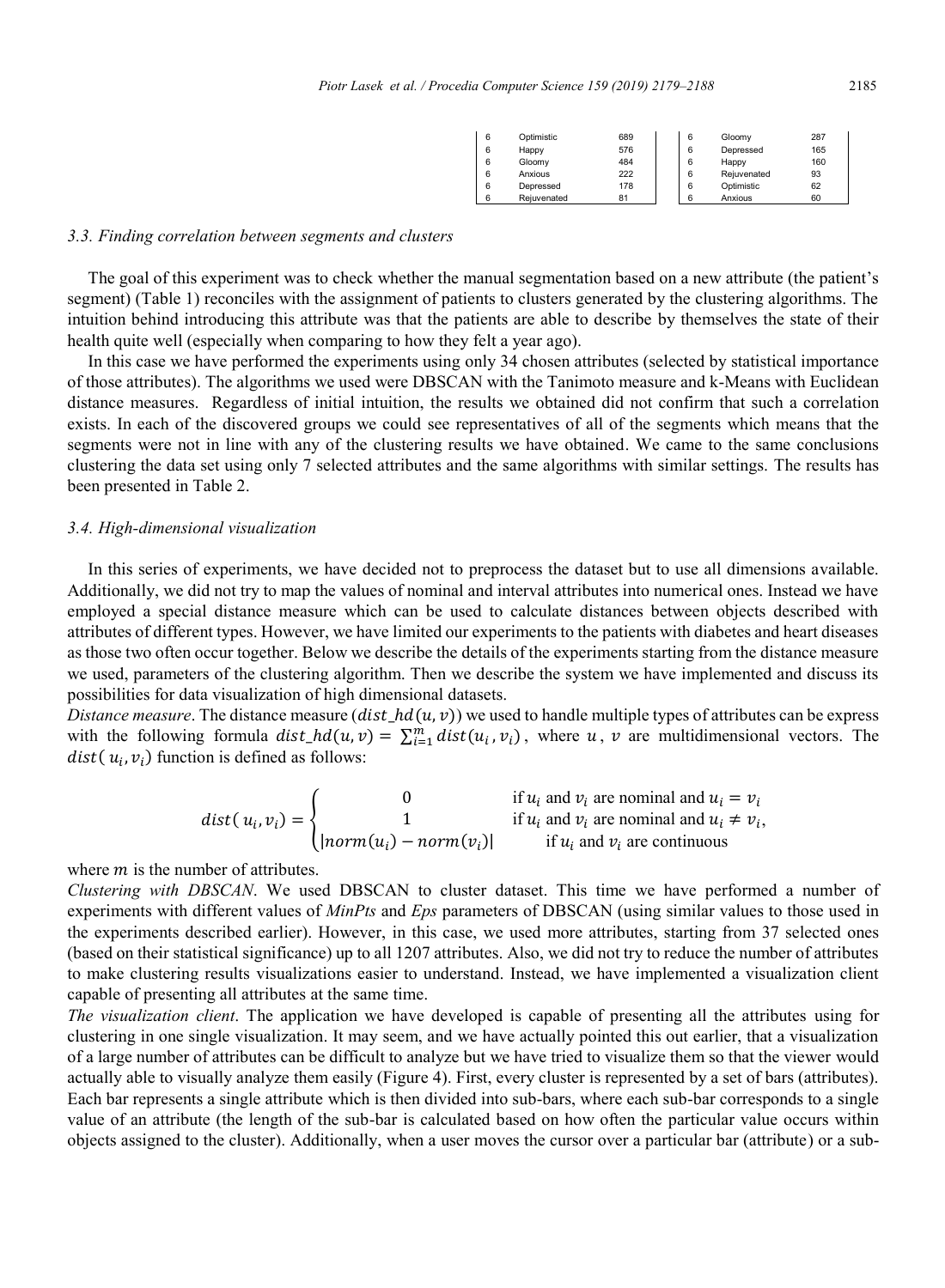bar (value), the application display the name of the attribute and its value over which the cursor is located). The user of the application can easily configure a subset of attributes to display, run the clustering with different parameters, save current experiment into a database as well as open previously saved clustering results as a visualization. The application is available for cloning from a GitHub repository: https://github.com/piotrlasek/cv-hd.



Fig. 4. A sample visualization of clustering of a high-dimensional dataset.

|  | Table 3. Visual interpretation of clustering results (experiment 3.4.1). |  |  |  |  |
|--|--------------------------------------------------------------------------|--|--|--|--|
|--|--------------------------------------------------------------------------|--|--|--|--|

| Cluster | Distress scale -<br>past month | Daily<br>consumption -<br>fruit | Age  | Province of<br>residence of<br>respondent | Knowledge<br>languages | Perceived<br>Health | Main source of personal<br>income | Marital<br>status |
|---------|--------------------------------|---------------------------------|------|-------------------------------------------|------------------------|---------------------|-----------------------------------|-------------------|
|         |                                |                                 |      | NS, BC, SA, NB, MA                        |                        |                     |                                   |                   |
| 2       | н                              | Н                               |      | ON                                        |                        |                     |                                   |                   |
| 3       |                                |                                 |      | QU                                        | <b>FRENCH</b>          |                     |                                   | Widow             |
| 4       |                                |                                 | > 80 | ON                                        |                        | <b>POOR</b>         | Seniors benefits                  |                   |
| 5       |                                |                                 |      | MA                                        |                        |                     |                                   |                   |

| Table 4. Visual interpretation of clustering results (experiment 3.4.2). |  |  |  |  |  |
|--------------------------------------------------------------------------|--|--|--|--|--|
|--------------------------------------------------------------------------|--|--|--|--|--|

| Cluster | BMI  | Daily energy<br>expenditure | Height (metres)  | Satisfaction with life<br>in general | Province of residence of<br>respondent | Total<br>income | Perceived Health |
|---------|------|-----------------------------|------------------|--------------------------------------|----------------------------------------|-----------------|------------------|
|         | 34,5 |                             | 1.664 TO 1.688 M |                                      | QU, BC, NB, SA                         | 20 000          | Good, Very good  |
|         | 34,5 |                             | L664 TO 1.688 M  | н                                    | ON                                     | 20 000          | Good, Very good  |
| 3       |      |                             |                  |                                      | ON                                     | 20 000          | Good, Poor       |
| 4       | 27   | Н                           | 1.816 TO 1.841 M |                                      | AL                                     | 80 000          | Good, Very good  |
| 5       | 28   |                             | 1.816 TO 1.841 M |                                      | MA                                     | 80 000          | Good, Very good  |

Table 5. Visual interpretation of clustering results (experiment 3.4.3).

| Cluster | Aae | Income | Province    | Livina<br>arrangements | Knowledge<br>languages | Perceived Health | Household<br>size        | Marital<br>status | First<br>language | Type of<br>drinker | Sex |
|---------|-----|--------|-------------|------------------------|------------------------|------------------|--------------------------|-------------------|-------------------|--------------------|-----|
|         |     |        | BC. NB. SA. |                        |                        |                  |                          | Married.          |                   |                    |     |
|         |     |        | NS          |                        |                        | Good. Poor       | $\overline{\phantom{a}}$ | Widow             | Enc               | No                 | M/F |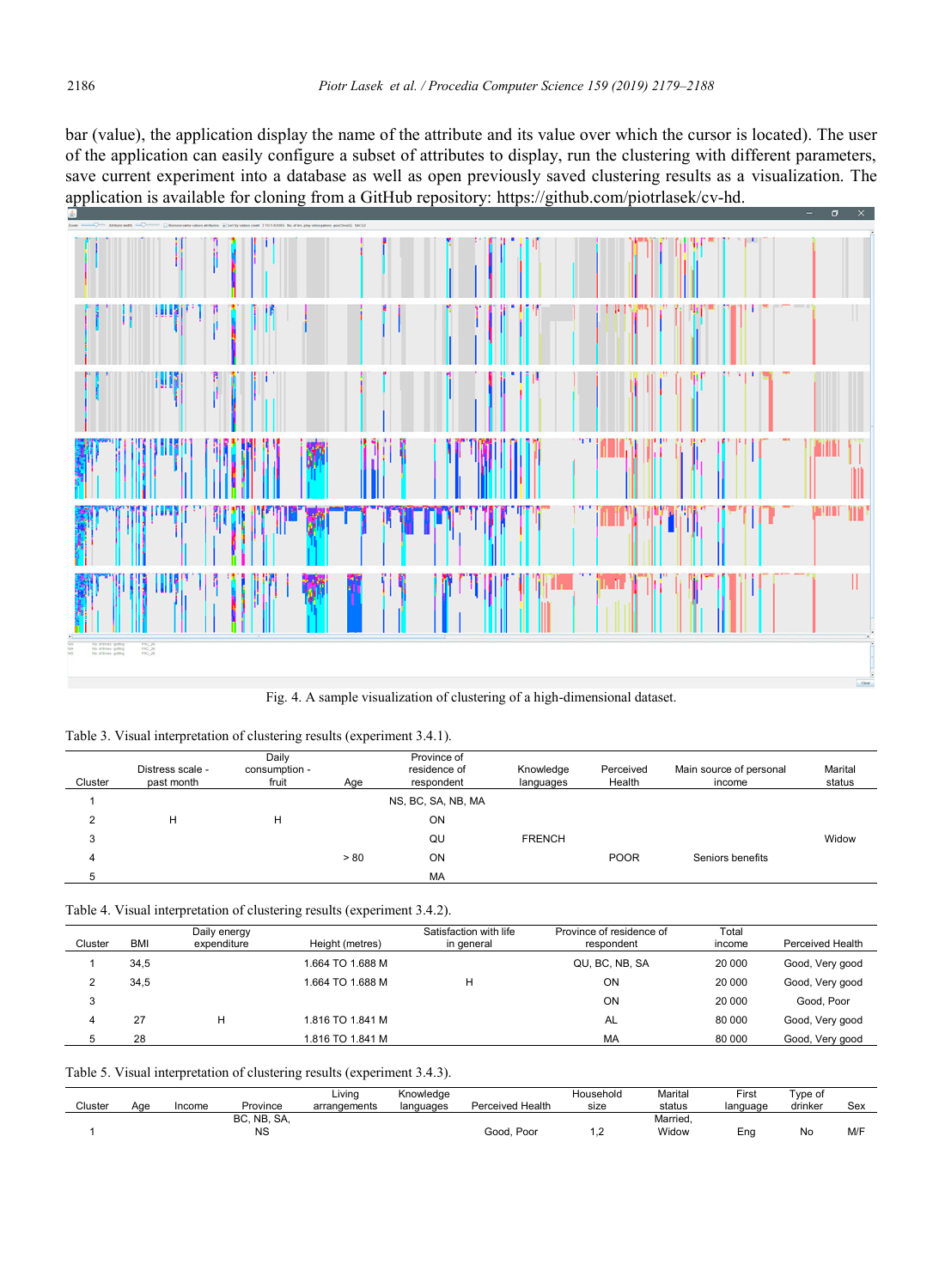|      |               |    |             |        |                 |            | Married, |     |         |     |
|------|---------------|----|-------------|--------|-----------------|------------|----------|-----|---------|-----|
|      |               | ON |             |        | Good, Very good | $\cdot$ .2 | Widow    | Ena | No      | M/F |
|      |               |    |             | French |                 |            | Married, |     |         |     |
|      |               | QU |             | only   | Good, Very good | ,2         | Widow    |     | No      | M/F |
|      | <b>DECILE</b> |    |             |        |                 |            |          |     |         |     |
| 80 - |               | ΟN | With spouse |        | Good, Poor      |            | Married  | Ena | Regular | м   |

*Interpretation of results*. In Tables 3-4 we have collected several findings based on visual analysis of sample clustering results of three chose experiments which we have conducted. The results of the analysis seem to provide valuable knowledge about the analyzed dataset. The algorithm discovered that, depending on the values of parameters we used, there exist several different groups of diabetes patients which can be characterized with several different attributes. Some of the interesting examples are:

- There exists a group of older people in Ontario whose main source of personal income is senior benefit, whose perceived health is poor (Table 3).
- High daily energy expenditure and good or very good perceived health are characteristic features of diabetes patients from Alberta with income higher than 80000 dollars (Table 4).
- Patients who live in the Quebec province, speak French only, are married or widowed, do not drink, perceive their health as good or very good (Table 5).

## **4. Conclusions and further works**

In this paper we have aimed at investigating possibilities of using data clustering and visualization methods to analyze a sample high-dimensional diabetes dataset. We have performed a number of clustering experiments using two commonly known clustering algorithms (DBSCAN, k-Means) with different distance measures (Euclidean, Manhattan, Nominal-Numeric). We have also experimented and proposed a method for visual analysis of clustering results using our developed visualization application which main feature is that it is capable of visualizing results of clustering of high-dimensional datasetsso that the graphical representation is not disturbed with additional information (attributes names or values) and the viewer can focus on analyzing the general view of clustering results but can get detailed information on interesting attributes according to the known Schneiderman's mantra: *Overview first, zoom and filter, details on demand*.

Our further works will aim at further development of the visualization application and focusing on implementing and experimenting with new methods of interactive data exploration and visualization.

### **References**

- [1] J. Ahrens, S. Jourdain, P. O'Leary, J. Patchett, D. H. Rogers, and M. Petersen, "An image-based approach to extreme scale in situ visualization and analysis," in Proc. Int. Conf. High Perform. Comput., Netw., Storage Anal., 2014, pp. 424–434.
- [2] Ng, Raymond T., and Jiawei Han. "CLARANS: A method for clustering objects for spatial data mining." IEEE Transactions on Knowledge & Data Engineering 5 (2002): 1003-1016.
- [3] Ester, Martin, et al. "A density-based algorithm for discovering clusters in large spatial databases with noise." Kdd. Vol. 96. No. 34. 1996.
- [4] Centers for Disease Control and Prevention (2010). Chronic disease and health promotion. National Center for Center for Chronic Disease Prevention and Health Promotion.
- [5] Dubes, Richard C. "How many clusters are best?-an experiment." Pattern Recognition 20.6 (1987): 645-663.
- [6] Anderberg, M. (1973). Cluster Analysis for Applications. Academic Press, Inc., New York, NY.
- [7] Crossing the Quality Chasm: A new health system for the 21<sup>st</sup> century. Institute of Medicine. Accessed at www.IOM.edu
- [8] Educate before you medicate: Enhancing prescription medication adherence: A national action plan. National Council on Patient Information and Education, August 2007
- [9] K-means Jain, Anil K. "Data clustering: 50 years beyond K-means." Pattern recognition letters 31.8 (2010): 651-666.
- [10] Shneiderman, Ben. "Science 2.0." *Science* 319.5868 (2008): 1349-1350.